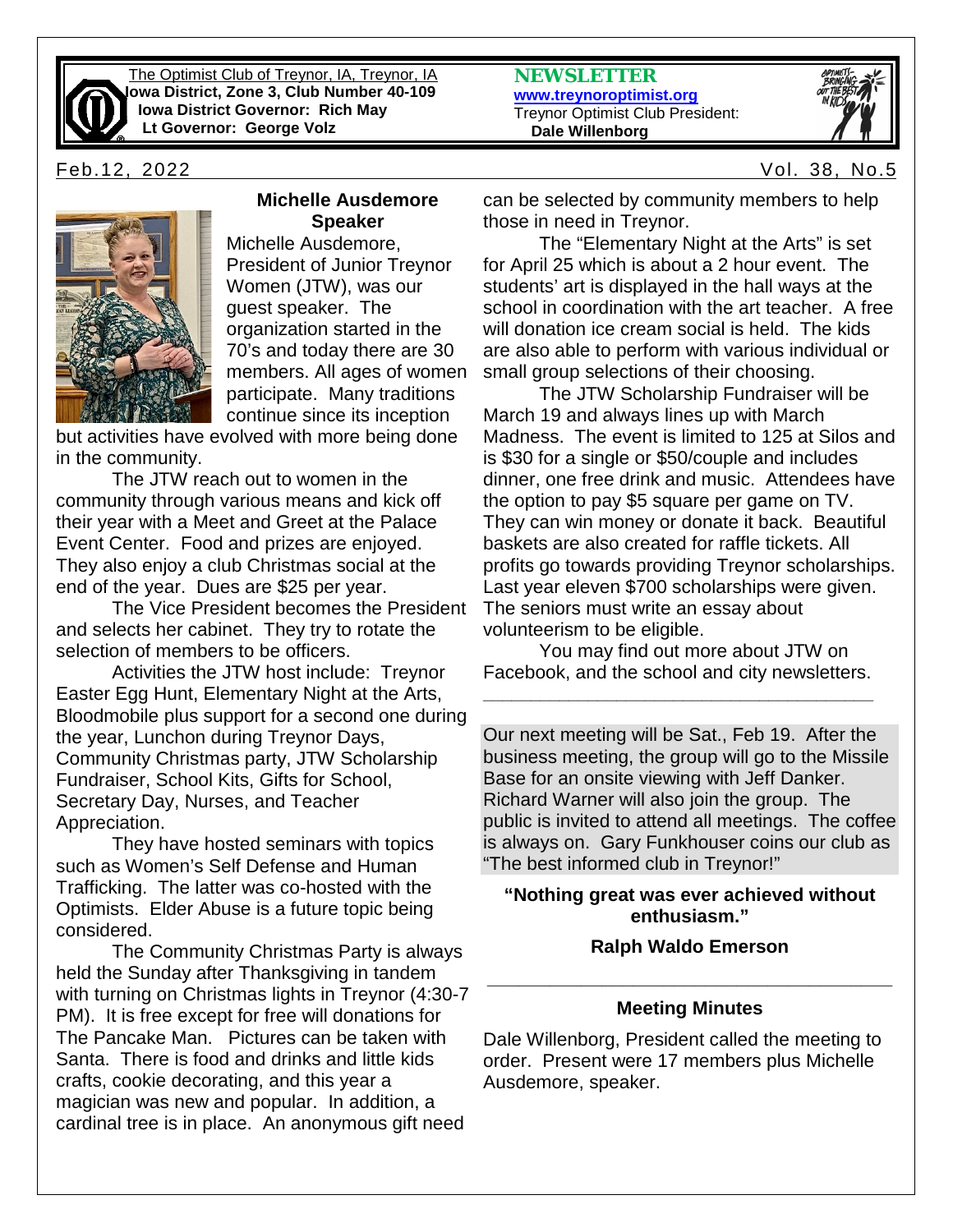Dale led the Pledge of Allegiance and Mick Guttau gave the opening prayer. Jim Clausen, Keith Denton, and Judy Guttau provided humor.

50/50 was won by Kirk Vorthmann. Gary Guttau won the Attendance Drawing.

**Birthdays/Anniversaries**: Gary Funkhouser's 86<sup>th</sup> was celebrated. Thanks for the breakfast pizza, Gary.

## **Bragging Rights: (\$ are used for youth activities)**

- Judy Guttau donated to share that John Klein provided an article to the National Optimist Club which was published in the winter issue about the Treynor Can Kennel. Gary Guttau stated to date over \$208,000 has been donated. We salute the community for their help in donating redeemable cans and bottles and to the Optimists and youth organizations for sorting.
- Jerry Hempel donated to state his daughter Katie and husband are moving back to the area. Her husband will take a position with the University of Nebraska Athletic Dept.
- Jeff Jorgensen stated he is running for County Supervisor and a fundraiser is being held on Thursday at the Gathering Room, located at Thunderbowl in CB.
- Dale Willenborg announced his parents celebrated their  $70<sup>th</sup>$  anniversary. There was a 2-page article about them in the Manning newspaper. Dale is the oldest of nine children.

# **COMMUNITY:**

- Dale Willenborg announced that there will be a Celebration Ribbon Cutting on Mon., Feb. 28 at 8 AM at the Community Building for Four Corners Community Foundation, formerly TS Community Foundation.
- April 2 Cub Scouts Scouting for Food will piggy back with the distribution of Optimist flag flyers. Optimist volunteers are needed. An email will be sent shortly after that about signing up for flags.
- April 2 Treynor Athletic Booster Bash.
- John Ross Biederman Eagle Scout induction will be Sun., March 13 from 4-6 PM at the Treynor Community Building. Cindy Biederman would appreciate her

letting her know how many Optimists will attend.

## **BUSINESS:**

- Mulch Madness in Treynor will be Thurs., April 28 to mulch trees at the high school with 5<sup>th</sup> graders. A decision on a grant application for five trees is pending.
- March 19 is the date for the Inaugural Volunteer Awards Event in Treynor sponsored by the Treynor Optimists. It will be held at the Treynor Community Building starting at 6 PM. 24 organizations in Treynor have been contacted to select a volunteer to be honored. Each organization can bring 12 guests. There will be a \$250 drawing to go to one organization at the event. A free taco bar will be served by Silos. Jordan Campbell will be the MC.
- Gary Funkhouser announced that this Monday at 11:45 AM awards will be presented to three Treynor seniors for the Optimist Essay Contest. He stated a retired writing teacher from Harlan judged the 18 entries. Addie Schnepel was first and will win \$100, Nathan Petersen was second and will win \$50, and Caden Hill was third and won \$30. The first place winner will go on to district.
- Gary also announced the sophomores are preparing for the Optimist Oratory Contest. Gary stated he won't be able to continue doing this in the future and hopes someone from the club will continue this effort.
- Funkhouser also stated he wouldn't be able to lead the Optimist Youth Appreciation event this year. Because of COVID the event was not held in '21. Discussion took place about what is involved.

The meeting was closed with reciting the Optimist Creed.

### **HUMOR**

- **Sign at a Tire Shop in Milwaukee:** "Invite us to your next blowout!"
- **Sign on an Electrician's truck:** "Let us remove your shorts."
- **Sign at an Optometrist's Office:** "If you don't see what you are looking for, you've come to the right place."